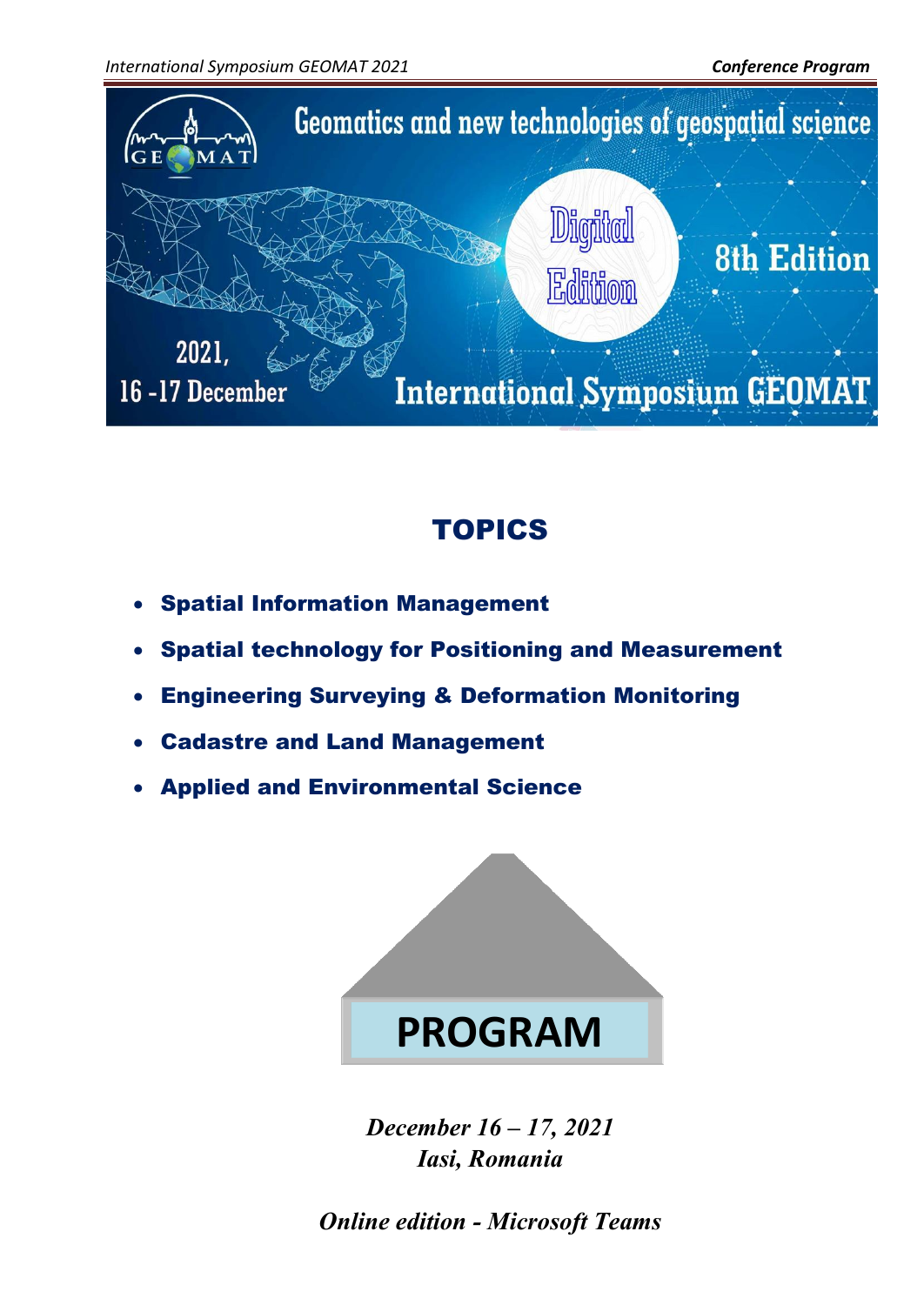## **Thursday, December 16, 2021**

| <b>Time</b>     | <b>Event</b>                                                                                                                                                                                                                                                                                                                                                                                                                                                                                                                                                                                                                                                                                                                                                                                                                                                                                        | <b>Place</b>                |
|-----------------|-----------------------------------------------------------------------------------------------------------------------------------------------------------------------------------------------------------------------------------------------------------------------------------------------------------------------------------------------------------------------------------------------------------------------------------------------------------------------------------------------------------------------------------------------------------------------------------------------------------------------------------------------------------------------------------------------------------------------------------------------------------------------------------------------------------------------------------------------------------------------------------------------------|-----------------------------|
| $08:00 - 10:00$ | <b>Online Registration</b>                                                                                                                                                                                                                                                                                                                                                                                                                                                                                                                                                                                                                                                                                                                                                                                                                                                                          | http://geomat.ro/           |
|                 | <b>Welcome speeches for GEOMAT 2021</b><br>Chair: Assoc. Prof. Constantin CHIRILA - Director of Surveying and<br>Cadastre Department, Faculty of Hydrotechnics, Geodesy and<br>Environmental Engineering, "Gheorghe Asachi" Technical University of<br>lasi                                                                                                                                                                                                                                                                                                                                                                                                                                                                                                                                                                                                                                         |                             |
|                 | <b>Welcome speeches:</b>                                                                                                                                                                                                                                                                                                                                                                                                                                                                                                                                                                                                                                                                                                                                                                                                                                                                            |                             |
| $10:00 - 11:15$ | Prof. Dan CAȘCAVAL, Rector of the "Gheorghe Asachi" Technical<br>University of lasi<br>Assoc. Prof. Nicolae MARCOIE, Dean of the Faculty of Hydrotechnics,<br>Geodesy and Environmental Engineering, "Gheorghe Asachi" Technical<br>University of lasi<br>Eng. Ionut SĂVOIU, President of the Romanian Association of Surveyors<br>Prof. Gheorghe BADEA, Dean of the Faculty of Geodesy, Technical<br>University of Civil Engineering Bucharest                                                                                                                                                                                                                                                                                                                                                                                                                                                     | Online<br>(Microsoft Teams) |
|                 | Assoc. Prof. Livia NISTOR-LOPATENCO, Dean of the Faculty of<br>Constructions, Geodesy and Cadastre, Technical University of Moldova<br>Prof. Pietro GRIMALDI, Polytechnic of Bari, Italy, President of Italian<br>Comitee Fotogrammetria Architettonica (COIFA)                                                                                                                                                                                                                                                                                                                                                                                                                                                                                                                                                                                                                                     |                             |
| $11:15 - 11:25$ | <b>Room setting interval</b>                                                                                                                                                                                                                                                                                                                                                                                                                                                                                                                                                                                                                                                                                                                                                                                                                                                                        |                             |
| $11:25 - 12:25$ | <b>Session presentations</b><br>"Spatial Information Management"<br>Chair: Assoc. Prof. Constantin CHIRILĂ, Lecturer Maximilian DIAC<br>1. Iuliana Maria Pârvu, Petre Iuliu Dragomir:<br>3D building modelling based on ALS point clouds<br>2. George-Calin Baltariu, Constantin Bofu:<br>A GIS for the pedological soil mapping of Popricani area in lasi County<br>3. Iuliana Adriana Cuibac Picu, Petre Iuliu Dragomir:<br>Accurate geospatial data for creating a Smart City<br>4. Ioana Chiriac, Livia Nistor-Lopatenco, Ana Vlasenco:<br>Spatial Information Management in creating of Digital Atlas of<br>Moldova                                                                                                                                                                                                                                                                            | Online<br>(Microsoft Teams) |
| $12:25 - 12:30$ | <b>Break time</b>                                                                                                                                                                                                                                                                                                                                                                                                                                                                                                                                                                                                                                                                                                                                                                                                                                                                                   |                             |
| $12:30 - 13:30$ | <b>Session presentations</b><br>"Spatial Information Management;<br><b>Engineering Surveying &amp; Deformation Monitoring"</b><br>Chair: Prof. Constantin BOFU, Lecturer Loredana CRENGANIȘ<br>5. Loredana Mariana Crenganis, Claudiu Pricop, Maximilian Diac:<br>Floodplain Mapping Using ArcGIS and HEC-RAS: A Case Study of U.A.T.<br>Ungheni, lasi county, Romania<br>6. Maximilian Diac, Loredana Mariana Crenganis, Vasilica Alexandru<br>Oprisanu, Ioan Balan:<br>GIS network analysis in landslides and flood risk management<br>7. Agapie (Mereuță) Ioana, Luca Mihail, Mereuță Daniel, Loredana<br><b>Mariana Crenganis:</b><br>Comparative analysis regarding GIS interpolation methods in the<br>problems of spatial analysis and obtaining MDT<br>8. Agapie (Mereuță) Ioana, Luca Mihail, Gherasim Paul Marian:<br>Monitoring the stability of earthdams using local geodetic networks | Online<br>(Microsoft Teams) |
| $13:30 - 14:30$ | <b>Lunch break</b>                                                                                                                                                                                                                                                                                                                                                                                                                                                                                                                                                                                                                                                                                                                                                                                                                                                                                  |                             |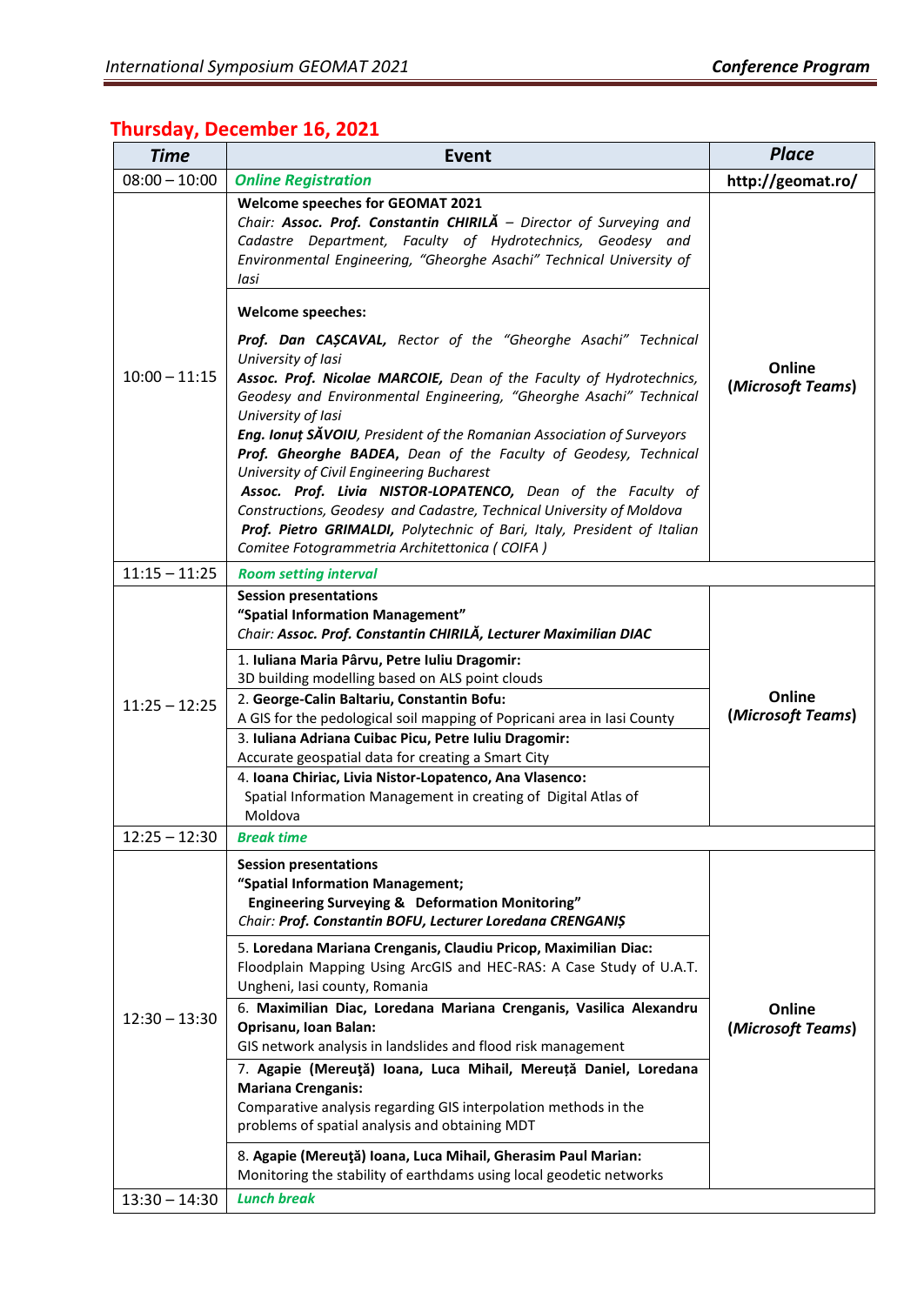| $14:30 - 15:30$ | <b>Session presentations</b><br>"Spatial technology for Positioning and Measurement<br><b>Cadastre and Land Management</b><br><b>Applied and Environmental Science"</b><br>Chair: Prof. Ana Cornelia Badea, Assoc. Prof. Horațiu HOGAȘ<br>9. Paul Sestras, Sanda Nas, Ioel Veres:<br>The use of UAS and GIS spatial analysis in cadastral surveying and<br>technical documentations<br>10. Valeria-Ersilia Oniga, Ana-Ioana Breaban, Norbert Pfeifer,<br><b>Maximilian Diac:</b><br>Semi-automatic workflow for 3D building models generation based on<br>UAS images<br>11. Mihail Luca, Nicolae Marcoie, Violeta Dominte (Croitoru), Ioana<br>Agapie (Mereuta):<br>Considerations regarding the verification of the topographic drawing<br>parameters of structural components at earth dam<br>12. Cucuteanu Adelina-Cristina, Todirica Ionut-Emilian, Zaborila Anca,<br>Topolniceanu Alexandru, Giurma-Handley Catrinel Raluca, Petrica<br>Cercel:<br>Open source flood mapping tools - QGIS, river GIS and HEC-RAS | Online<br>(Microsoft Teams) |
|-----------------|-----------------------------------------------------------------------------------------------------------------------------------------------------------------------------------------------------------------------------------------------------------------------------------------------------------------------------------------------------------------------------------------------------------------------------------------------------------------------------------------------------------------------------------------------------------------------------------------------------------------------------------------------------------------------------------------------------------------------------------------------------------------------------------------------------------------------------------------------------------------------------------------------------------------------------------------------------------------------------------------------------------------------|-----------------------------|
| $15:30 - 15:35$ | <b>Break time</b>                                                                                                                                                                                                                                                                                                                                                                                                                                                                                                                                                                                                                                                                                                                                                                                                                                                                                                                                                                                                     |                             |
| $15:35 - 16:50$ | <b>Session presentations</b><br>"Geomatics and new technologies of geospatial science"<br>Chair: Prof. Mihail Luca, Prof. Giurma-Handley Catrinel Raluca<br>13. Anișoara Filip:<br>Paraglacial geomorphological transformations and palaeoclimate<br>changes in Rodna Mountains                                                                                                                                                                                                                                                                                                                                                                                                                                                                                                                                                                                                                                                                                                                                       |                             |
|                 | 14. Postavaru Alexandru, Ion Giurma:<br>Reaserch and case studies on water losses in distribution networks and<br>their effect on the groundwater                                                                                                                                                                                                                                                                                                                                                                                                                                                                                                                                                                                                                                                                                                                                                                                                                                                                     | Online<br>(Microsoft Teams) |
|                 | 15. Paula Stoica, Ioan-Corneliu Marțincu, Catrinel-Raluca Giurma-<br>Handley: Watershed delineation using digital elevation model in ArcGIS                                                                                                                                                                                                                                                                                                                                                                                                                                                                                                                                                                                                                                                                                                                                                                                                                                                                           |                             |
|                 | 16. Martincu Ioan-Corneliu, Zaborila Anca, Todrica Ionut-Emilian, Stoica<br>Paula, Giurma-Handley Catrinel Raluca:<br>Comparative analysis of the infiltration model in an urban catchment<br>17. Andrei Pavaleanu, Ion Giurma<br>Local water supply systems deficiencies and safety measures. Case<br>study.                                                                                                                                                                                                                                                                                                                                                                                                                                                                                                                                                                                                                                                                                                         |                             |